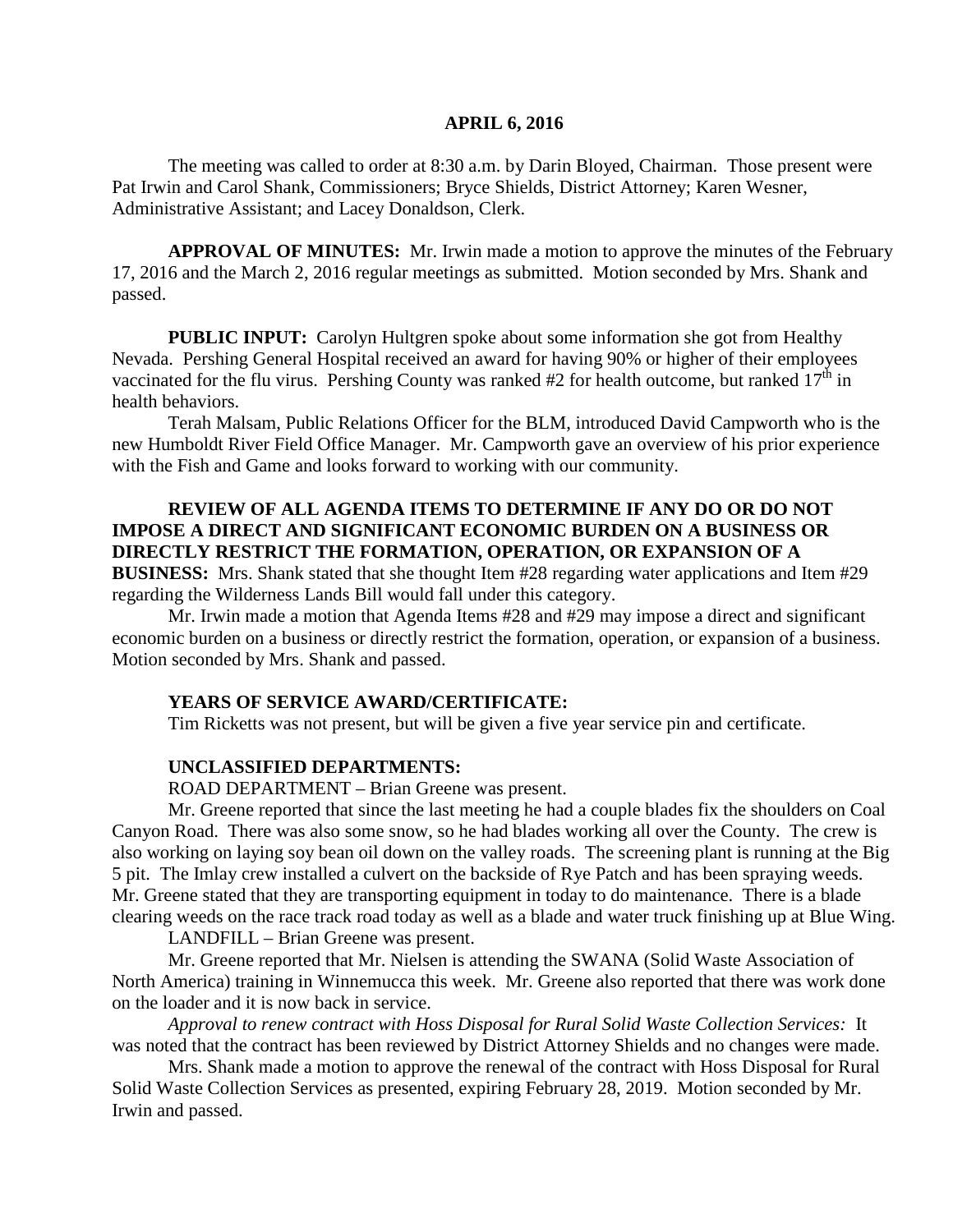## SENIOR CENTER/VOLUNTEER COORDINATOR – Jordan McKinney was present.

Mrs. McKinney reported that their Annual Birdhouse Raffle is coming up on April  $28<sup>th</sup>$ . Breakfast this month will be held on April 29<sup>th</sup>. Mrs. McKinney stated that the Center received another sizable donation from the estate of Zelma Cerini, so in total they have received approximately \$24,000. The next Advisory Board meeting will be next Tuesday, April  $12<sup>th</sup>$  at 7:30 a.m. Yesterday there was an Alzheimer's and Dementia Training put on by the University. Mrs. McKinney stated that it was very educational and she is going to try to schedule another date.

**PROCLAMATIONS AND AWARDS:** Mrs. Shank made a motion and read a Proclamation declaring April 3 – 9, 2016 National Volunteer Week. Motion seconded by Mr. Irwin and passed.

Mr. Irwin made a motion and read a Proclamation declaring April 2016 National County Government Month. Motion seconded by Mrs. Shank and passed.

## **UNCLASSIFIED DEPARTMENTS, CONT.D:**

BUILDINGS AND GROUNDS – John Handka was present.

Mr. Handka stated that they have been doing quite a bit of work on issues that were presented in the Jail Inspection completed by the State.

In regards to the Airport, all the work has been completed with the exception of the roof. The cost to replace the roof is approximately \$16,000. Mr. Irwin stated that he would like to get through the Budget workshop this afternoon and re-evaluate all the Capital Improvement Projects. Mr. Handka stated that he is aware of the budget conflicts, but feels with all the money that has already been spent out there, not fixing the roof would be a waste.

Mrs. Shank asked about the weeds. Mr. Handka stated that they are currently working on the sprinkler systems and if the wind cooperates, they will spray the weeds. Mrs. Shank also asked about the cemeteries. Mr. Handka stated that he has called NDF (Nevada Division of Forestry) to get a cleanup crew out.

*Marianne Papa, 2016 Frontier Days, Discussion regarding issues relating to certain booths at the event:* Ms. Papa showed the Board a picture of a bounce house. They would like to establish a "kids zone" with several different bounce houses. There has always been a concern with placing inflatables on the grass. Ms. Papa stated that when speaking to the vendor, they prefer placing them on the grass because in July it will be very hot. It was also noted that they are deflated every night and the vendor hasn't had an issue at other venues. They would also like to bring in a mechanical bull. The company is fully licensed and insured. This is also an inflatable item. Mr. Irwin asked Mr. Shields about adequate insurance. Mr. Shields would like to review the Frontier Days Committee's insurance policy as well as the vendor's. Mr. Irwin suggested that the Frontier Days Committee work with Mr. Handka on the location of vendors and this item will be put back on the agenda once Mr. Shields has reviewed the insurance.

**BID AWARD:** PERSHING COUNTY ROAD DEPARTMENT TYPE II PAVEMENT BID –

It was noted that bids were opened yesterday, April  $5<sup>th</sup>$  and were received as follows:

| $Q & D$ Construction                                                        | \$1.70 per square foot for a total of \$204,000                            |
|-----------------------------------------------------------------------------|----------------------------------------------------------------------------|
| <b>Hunewill Construction</b>                                                | \$1.68 per square foot for a total of $$201,600$                           |
| Z 7 Development                                                             | \$2.16 per square foot for a total of \$259,200                            |
|                                                                             | Sierra Nevada Construction \$1.40 per square foot for a total of \$168,000 |
| All the bids were reviewed by Brian Greene, Road Department Superintendent. |                                                                            |

Mr. Irwin made a motion to award the Pershing County Road Department Type II Pavement Bid to Sierra Nevada Construction in the amount of \$168,000 being the most responsive and responsible bid. Motion seconded by Mrs. Shank and passed.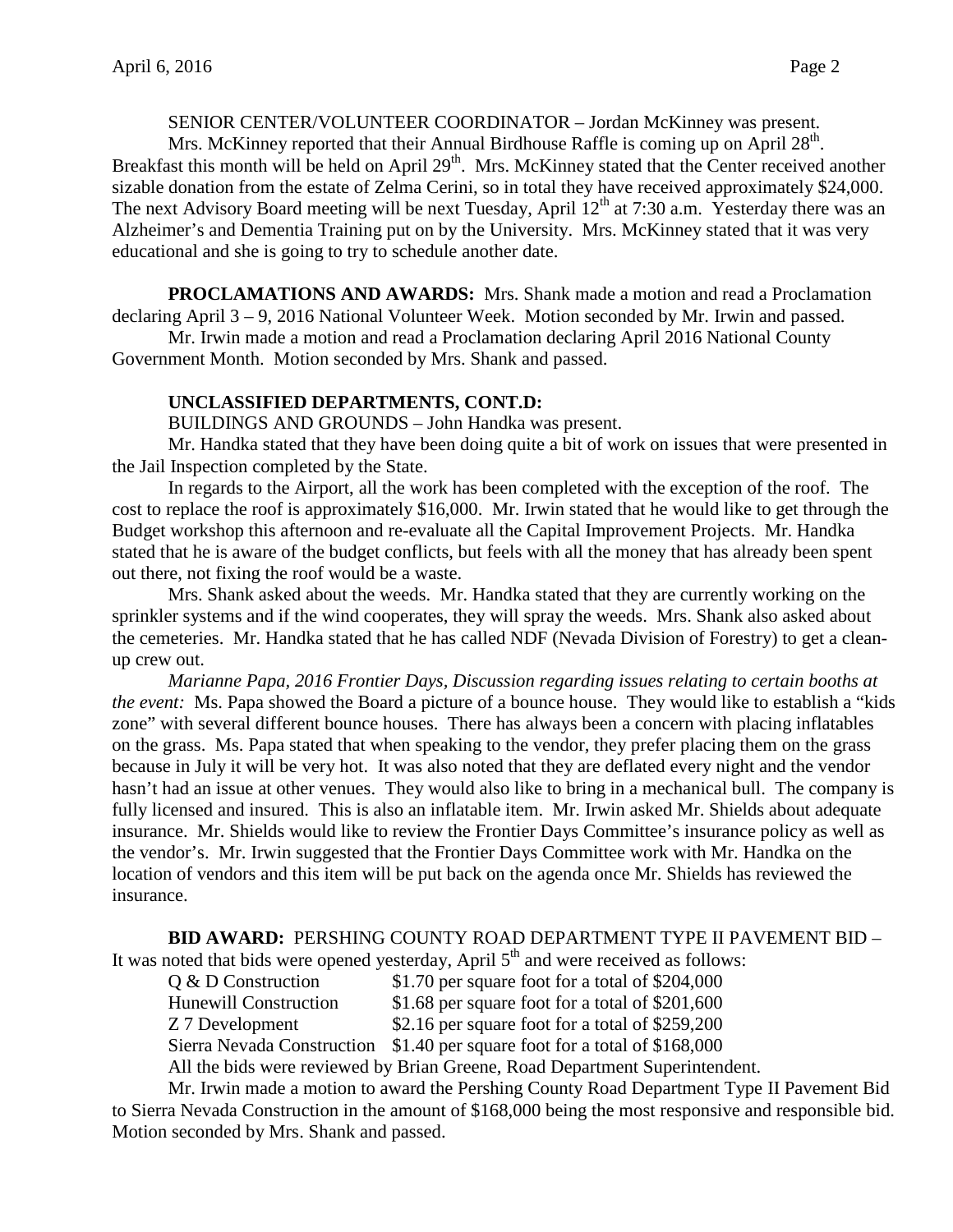# **UNCLASSIFIED DEPARTMENTS, CONT.D:**

COMMUNITY CENTER/ECONOMIC DEVELOPMENT – *Approval of Construction Contract with Ferrel Construction for kitchen remodel project:* Mrs. Shank made a motion to approve the construction contract with Ferrel Construction for the Community Center kitchen remodel project as presented. Motion seconded by Mr. Irwin and passed.

PERSHING COUNTY FIRE/AMBULANCE DEPARTMENTS –

*PERSHING COUNTY FIRE COORDINATOR REPORT:* Mike Heidemann was present.

Mr. Heidemann reported on the status of the F Endorsement project. The changes were passed and the "drop dead" date for DMV (Department of Motor Vehicles) is May  $8<sup>th</sup>$ . The next step for the County is to adopt a program. Mr. Bloyed asked Mr. Heidemann to present a format to the Board. Mrs. Shank asked that Mr. Heidemann work with the Fire Chiefs. Mr. Bloyed stated he would speak with the Fire Chiefs and tell them there is a deadline to get this done.

There was also discussion regarding the transition to a new EMS (Emergency Medical Services) reporting system. Mr. Irwin stated that the State adopted a new program called Trip Tix. The system went live April 1, 2016 and all ambulance services using the State's system are mandated to use it. Mr. Irwin did not know where the Department was at with this transition.

# **BID OPENING/AWARD:** PERSHING COUNTY COURTHOUSE WINDOW

REPLACEMENT PROJECT – Mrs. Shank stated that she is concerned about opening these bids not knowing the outcome of the Budget meeting this afternoon.

Two bids were received as follows:

DeBell Windows \$81,500 Beautiful Homes Nevada (BHN) \$62,609

Mr. Bloyed wanted the record to reflect that BHN is doing some work for him personally.

Mr. Shields will review the bids for compliance and this matter will be addressed later in the day. Later in the morning, Mr. Shields gave the Board an overview of the bids received. The bid specs require a five year warranty. DeBell offered a four year warranty and included a lead test, with the price of that test to be determined. BHN's bid did not meet the bid specs regarding the interior color and also did not include bug screens. It was decided that, as neither bid conforms 100% to the bid specs, Mr. Shields will contact both bidders for clarification and this will be put back on the next agenda.

# **UNCLASSIFIED DEPARTMENTS, CONT.D:**

*IMLAY FIRE DEPARTMENT: Approval of 2016 Agreement, Imlay Volunteer Fire Station Project:* Mrs. Shank made a motion to approve the 2016 Agreement with Aspen Creek Construction to complete the construction of the interior of the Imlay Firehouse for an amount not to exceed \$43,961.00 with work being completed prior to June 15, 2016. Motion seconded by Mr. Irwin and passed.

LEPC – Mrs. Shank stated that they have a meeting this Thursday. Mr. Heidemann spoke about the Emergency Managers meeting that was held in Minden.

# **ELECTED DEPARTMENTS:**

LACEY DONALDSON, CLERK-TREASURER – Mrs. Donaldson did not have anything to report.

*Approval of corrections/changes to the Tax Roll:* Mrs. Donaldson gave the Board three corrections to the Tax Roll as follows:

APN 006-080-24 American Mustang Heritage, Request to remove Mobile Home APN 007-281-27 Alpha & Omega Fellowship, Requesting Church Exemption APN 001-065-03 St. John the Baptist Catholic Church, Requesting Church Exemption

A memo from the District Attorney's office was included clarifying the qualifications to receive an exemption. No refunds or credits will be given.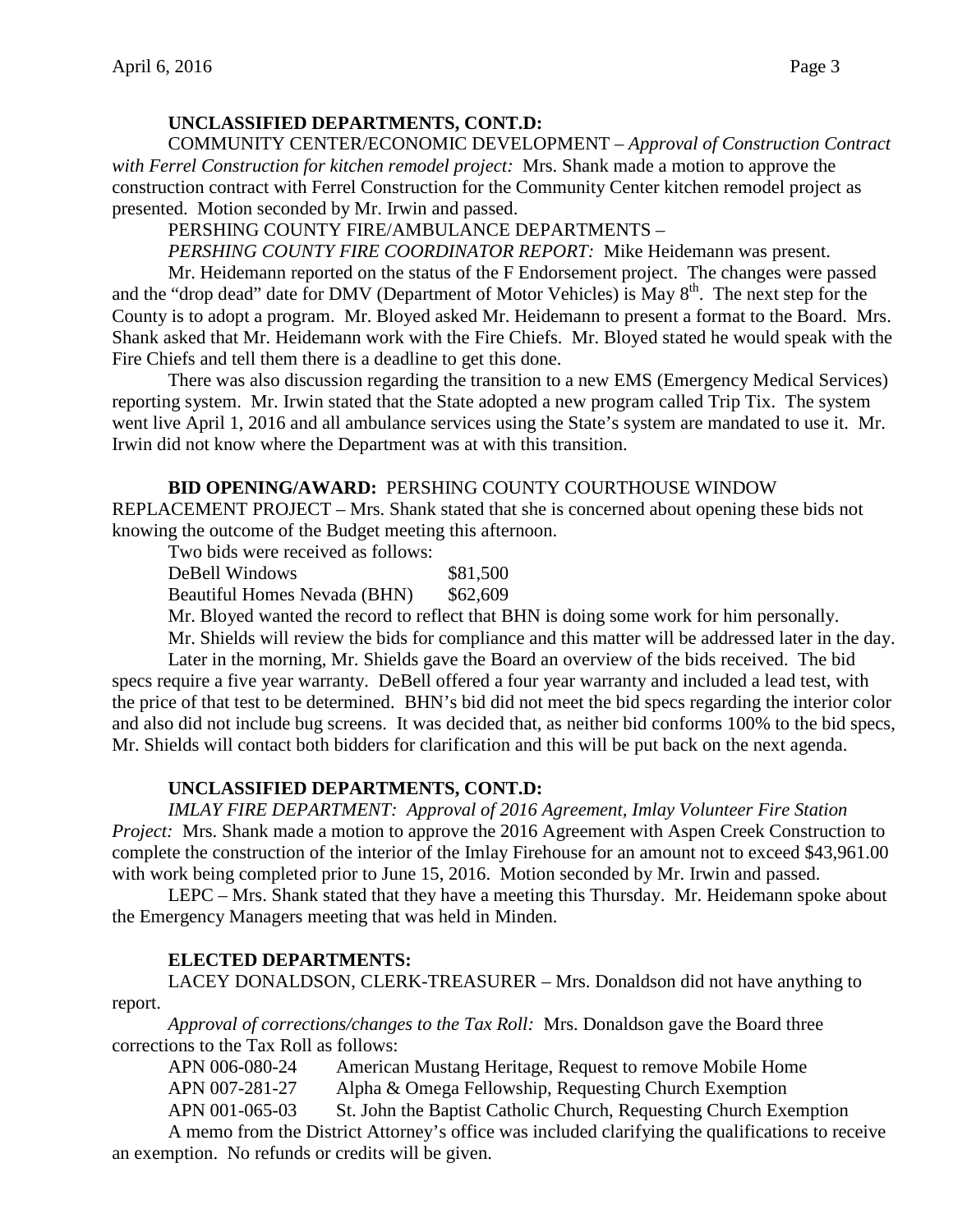Mr. Irwin made a motion to approve the three changes to the Tax Roll as presented. Motion seconded by Mrs. Shank and passed.

RENE CHILDS, RECORDER-AUDITOR – Mrs. Childs gave the Board the monthly ending fund balance report.

LAURI CERINI-JONES, ASSESSOR – Mrs. Cerini-Jones stated that the Assessor's Conference is April 18-22 in Pahrump and she will be carpooling with some other counties.

Mrs. Cerini-Jones also reported that her office has been working with Coeur Rochester as they feel they were double taxed on some mining equipment. It was noted that this equipment is assessed by the State and not the Assessor. Once the figures are worked out we will have to refund approximately \$70,000.

**TELEVISION ADVISORY BOARD:** APPROVAL FOR OUT OF STATE TRAVEL AND HIGHER HOTEL ROOM RATE FOR TWO TV BOARD MEMBERS TO ATTEND THE ANNUAL BROADCASTERS CONFERENCE IN SPOKANE, WA ON MAY 13-15, 2016 – Larry Rackley stated that the TV Board did approve the two members attendance at this conference.

Mr. Irwin made a motion to approve the out of state travel and higher hotel room rate not to exceed \$100 for two TV Board members to attend the Annual Broadcasters Conference in Spokane, Washington on May 13-15, 2016. Motion seconded by Mrs. Shank and passed.

**BID OPENING/AWARD:** PERSHING COUNTY COURT HOUSE FLOOR PROJECT – Mr. Bloyed asked Mr. Shields if the Board should open the bids as Justice Court is not ready for this project. Mr. Shields stated that the agenda calls for them to be opened. If the Board decides to award the bid it is good for 60 days. He also noted that the bid can be awarded contingent on the outcome of today's budget meeting.

The following bids were received: Carpet King \$49,980

Nevada Flooring and Carpet No Bid Fallon Floors \$112,606

Mr. Shields will review the bid documents and report back to the Board later in the meeting. Later in the day, Mr. Shields stated that the bid from Fallon Floors did not conform to the bid specifications as the Round Room was included. Their bid also does not include the baseboards being caulked or painted. The bid from Carpet Kind does comply.

Mrs. Shank made a motion to award the Pershing County Courthouse Floor Project to Carpet King in the amount of \$49,980 being the most responsive and responsible bid and contingent on the status of the budget. Motion seconded by Mr. Irwin and passed.

### **PUBLIC HEARING ON PROPOSED ORDINANCE #321, AN ORDINANCE ESTABLISHING CHAPTER 13.40 ENTITLED "PERSHING COUNTY CEMETERIES":** There was no public comment.

Mrs. Shank made a motion to adopt Ordinance #321 establishing Chapter 13.40 entitled "Pershing County Cemeteries" as proposed. Motion seconded by Mr. Irwin and passed unanimously.

**SALARY RESOLUTION:** V. PHILLIPS, ASSESSOR'S OFFICE – Mr. Irwin made a motion to approve the Salary Resolution for Valiree Phillips moving her from an Administrative Clerk I, Range 23, Step 2 to an Administrative Clerk II, Range 26, Step 1 effective March 24, 2016. Motion seconded by Mrs. Shank and passed.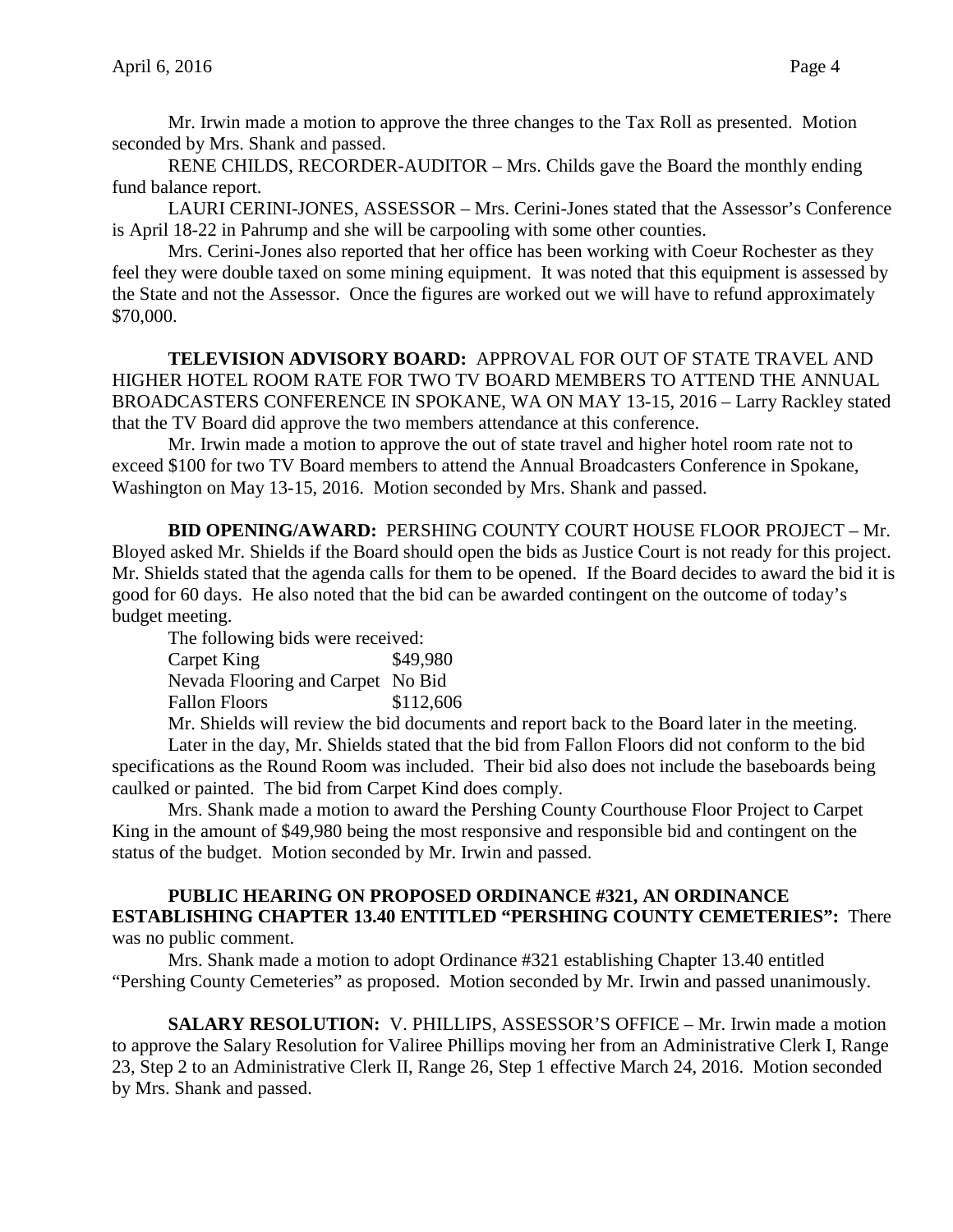# **APPROVAL OF AMENDED SPECIAL ASSESSMENT FOR THE LOVELOCK VALLEY GROUNDWATER BASIN FOR FISCAL YEAR JULY 1, 2016 TO JUNE 30, 2017 IN THE AMOUNT OF \$2,940.05 PURSUANT TO NRS 534.040(2):** Mrs. Donaldson stated that she compared the amended report with the first one the Board approved and the only difference is the total amount of the Assessment didn't match the Certification on the first document.

Mrs. Shank made a motion to approve the amended Special Assessment for the Lovelock Valley Groundwater Basin for Fiscal Year July 1, 2016 to June 30, 2017 in the amount of \$2,940.05. Motion seconded by Mr. Irwin and passed.

**ADVISORY BOARD APPOINTMENTS/RESIGNATIONS:** A letter was received from Alejandra Bozarth asking to be appointed to the Museum Board.

Mrs. Shank made a motion to appoint Alejandra Bozarth to the Museum Board with a term expiring January 5, 2017. Motion seconded by Mr. Irwin and passed.

An email was received from Leslie Millican resigning from the Library Board.

Mr. Irwin made a motion to accept the resignation of Leslie Millican from the Library Board. Motion seconded by Mrs. Shank and passed.

A letter of interest was received from Betty Jane May asking to be reappointed to the Library Board. It was noted that Ms. May's original appointment expired and was filled by another candidate.

Mr. Irwin made a motion to appoint Betty Jane May to the Library Board with a term expiring June 30, 2016. Motion seconded by Mrs. Shank and passed.

**CORRESPONDENCE:** A letter was received from the Humboldt County Commissioners regarding the First Level Conflicts Council Agreement. The letter states that as of June 30, 2016 they will be terminating the agreement with Pershing County.

# **PERSHING COUNTY APPOINTMENT TO THE SELECTIVE SERVICE SYSTEM**

**LOCAL BOARD:** It was noted that Mr. Bloyed was asked to sit on this Board, but, as he is a retired member of the Armed Forces he is not eligible. Mr. Irwin stated that he would accept the appointment.

Mrs. Shank made a motion to appoint Commissioner Irwin to the Selective Service System Local Board. Motion seconded by Mr. Bloyed and passed.

# **PUBLIC HEARING ON PROPOSED ORDINANCE #322, AN ORDINANCE AMENDING CHAPTER 2.28 OF THE PERSHING COUNTY CODE ENTITLED "COUNTY CEMETERY", PROVIDING FOR THE ESTABLISHMENT OF THE PERSHING COUNTY CEMETERY ADVISORY BOARD AND FOR THE REPEAL OF ALL IN CONFLICT HEREWITH:** There was no public comment.

Mrs. Shank made a motion to adopt Ordinance #322, an ordinance amending Chapter 2.28 of the Pershing County Code entitled "County Cemetery", providing for the establishment of the Pershing County Cemetery Advisory Board and for the repeal of all in conflict herewith. Motion seconded by Mr. Irwin and passed unanimously.

**WNDD (WESTERN NEVADA DEVELOPMENT DISTRICT):** APPROVAL OF PROJECTS AND PRIORITIES FOR THE PERSHING COUNTY COMPREHENSIVE ECONOMIC DEVELOPMENT STRATEGY PLAN – Mrs. Shank stated that she had planned to type something up, but she would like to include the roads that were submitted to NACO (Nevada Association of County Officials) regarding the fuel index project and all the projects on the Capital Improvement Plan.

Mrs. Shank made a motion to include the road projects as submitted to NACO and the projects listed on the current Capital Improvement Plan as priorities for the Pershing County Comprehensive Economic Development Strategy Plan. Motion seconded by Mr. Irwin and passed.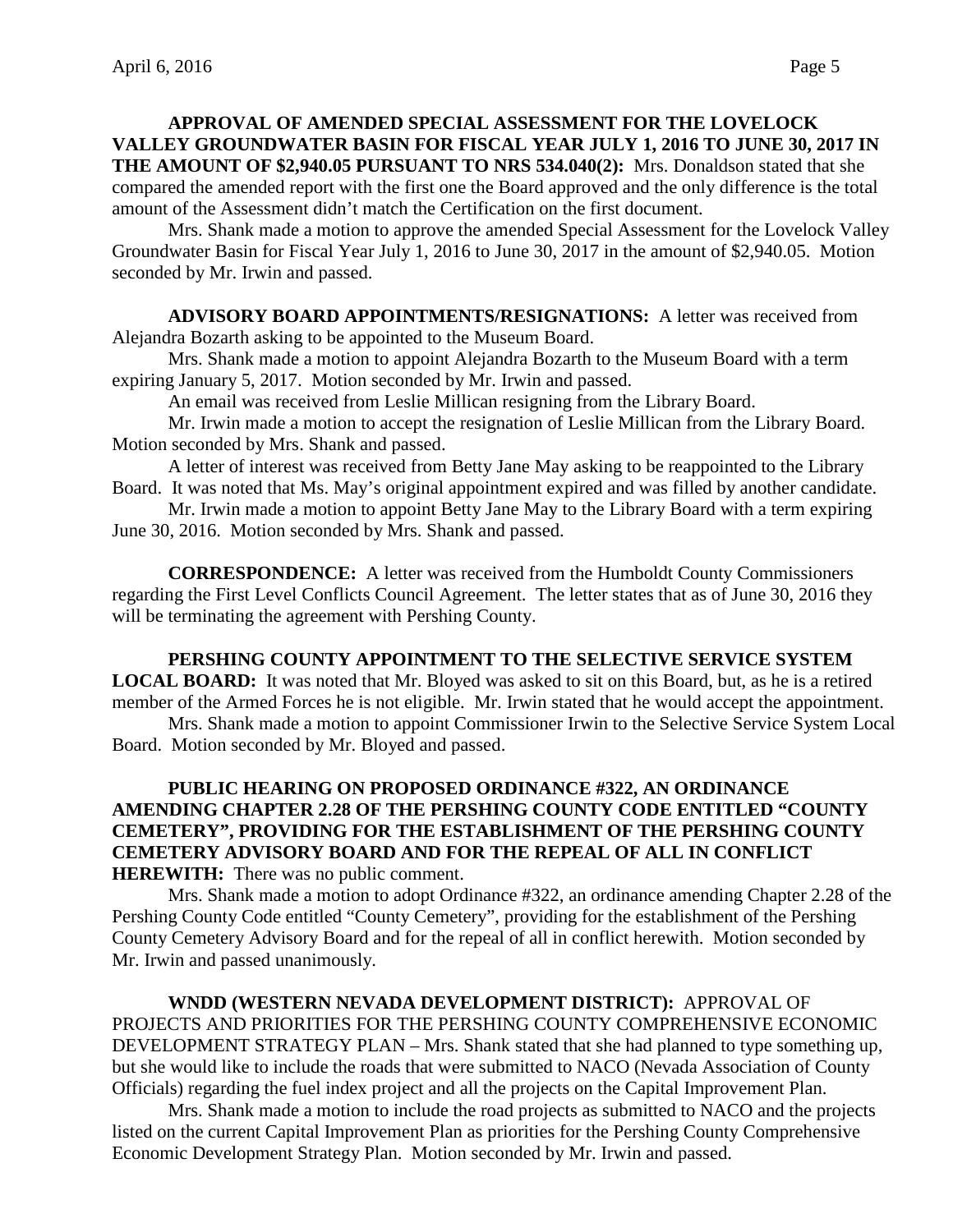The meeting recessed at 9:52 a.m. for a Litigation meeting and reconvened at 10:06 a.m.

# **PLANNING DEPARTMENT, IMLAY WATER SYSTEM & BUILDING DEPARTMENT UPDATES:** Damian McKinney was present.

Mr. McKinney gave the Board the monthly permits and fees collected report. Mr. McKinney also reported that he is starting to work with some of the Imlay residents on getting some things cleaned up. He is also working with people in Rye Patch and Grass Valley. Mr. McKinney also prepared an awareness letter to send to all the Grass Valley residents and had Mr. Shields review it.

# **UNCLASSIFIED DEPARTMENTS:**

PUBLIC DEFENDER – Steve Cochran was present.

 Mr. Cochran reported that the office is busy. He has a jury trial starting tomorrow. Mr. Cochran also spoke about the letter from Humboldt County terminating the Conflict Counsel Contract. Mr. Cochran would like to write a response in regards to the comments that the Humboldt County Public Defender made to the Humboldt County Commissioners. Mr. Cochran also stated that he spoke with Judge Shirley regarding the Mineral County Conflict Council as a means to bring back that lost revenue. He was also thinking about making a proposal to Burning Man.

Mr. Bloyed stated that any outreach on Mr. Cochran's part to help bring in revenue to fund his office would be a great help. Mr. Cochran asked if it was appropriate for him to personally reach out. Mr. Bloyed asked Mr. Shields if it is appropriate for Mr. Cochran to reach out to other counties or if the Board should do it. Mr. Shields doesn't feel it would be a detriment for Mr. Cochran to speak with the Humboldt County Commissioners in regards to that contract being cancelled. He does feel that any discussion with other counties should take place between those counties' boards. Mr. Shields wanted it to be clear that he cannot really council in this matter as it can't look like he is picking his office's opponent.

Mr. Irwin thought it would be more appropriate for Mr. Cochran to speak to the Humboldt County Commission in person. Mrs. Shank will reach out to Mineral County regarding Conflict Counsel.

**VOUCHERS:** Mr. Irwin made a motion to approve the vouchers as submitted. Motion seconded by Mrs. Shank and passed.

**JERRY ALLEN, SHERIFF:** Sheriff Allen reported that he is holding a "Sheriff's Sale" tomorrow and is working on another one. He is also working on updating the grant application for the School Resource Officer. Mr. Irwin asked if Sheriff Allen had any inclination on the funding availability this year. Sheriff Allen stated that he has been advised that the funding looks good for the next few years, but our match may increase over time.

DECISION FOR 2016 BURNING MAN EVENT (SEPARATE COMMAND OR INTEGRATED COMMAND) – Sheriff Allen gave the Board a letter regarding the 2016 Burning Man Festival. Sheriff Allen feels that it would be in the best interest of the Sheriff's Department to go with separate command; however, after speaking with the District Attorney and Commissioner Irwin and acknowledging his fiscal responsibility, he doesn't feel a separate command structure would be financially viable.

Mrs. Shank asked if there have been discussions with Burning Man regarding assisting Pershing County with the communication problems. Sheriff Allen stated that there has, but without permanent infrastructure, the proper testing cannot be completed.

**REPORT FROM LEGAL COUNSEL:** Mr. Shields did not have anything to report.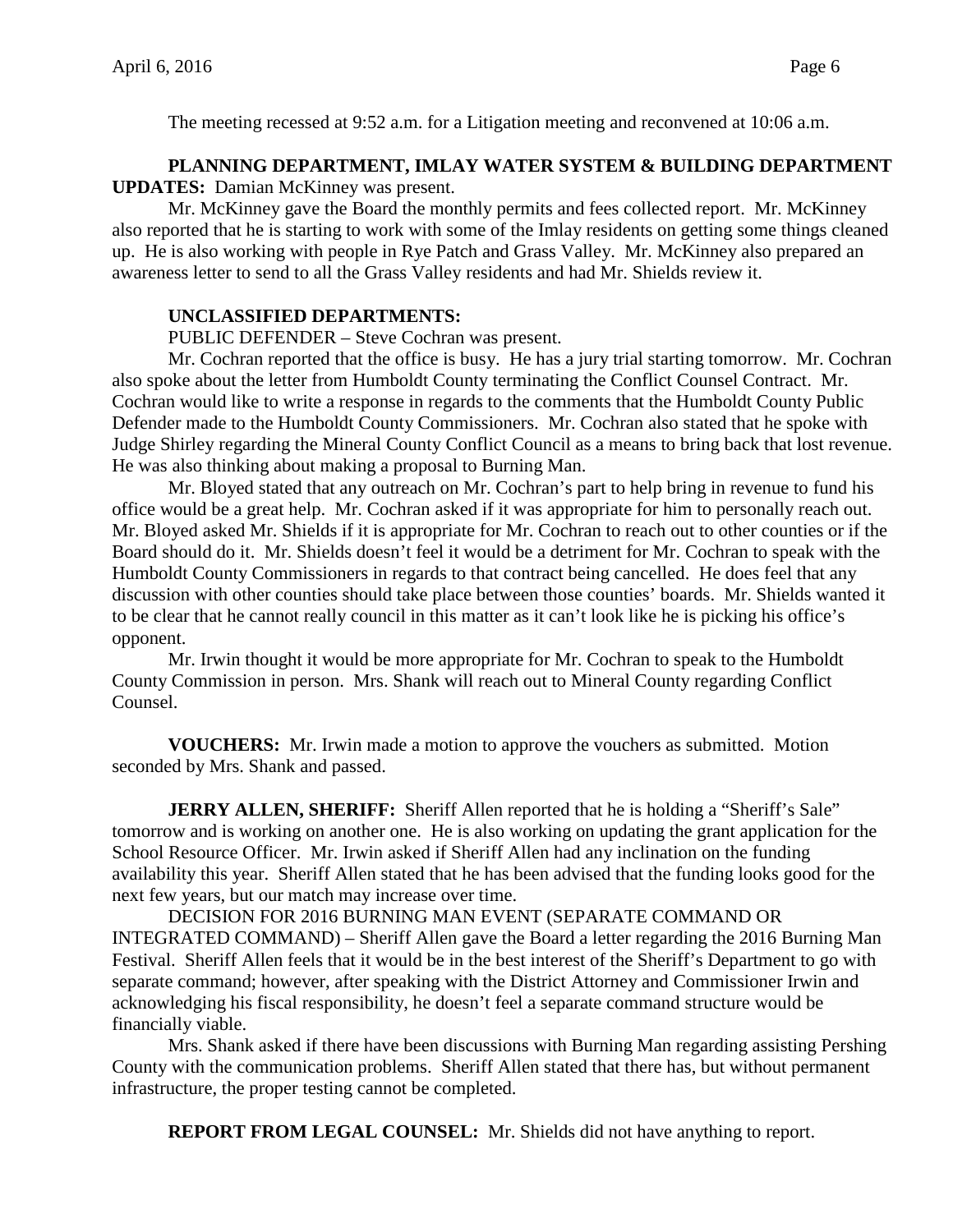**REPORT FROM ADMINISTRATIVE ASSISTANT:** Mrs. Wesner did not have anything to report.

The meeting recessed at 10:46 a.m. and reconvened at 11:00 a.m.

**PUBLIC HEARING:** ROD ST. CLAIR, APPLICATIONS #85901 AND #85902, BOTH THE PROPOSED POINTS OF DIVERSION ARE IN THE MUD MEADOW HYDROGRAPHIC BASIN (026), WHICH PROPOSE TO CHANGE THE POINT OF DIVERSION FROM PERSHING COUNTY TO BRADY'S HOT SPRINGS AREA, HYDROGRAPHIC BASIN (075), FERNLEY AREAS, HYDROGRAPHIC BASIN (076), TRACY SEGMENT HYDROGRAPHIC BASIN (083), CARSON DESERT HYDROGRAPHIC BASIN (101), CHURCHILL VALLEY HYDROGRAPHIC BASIN (102) AND THE DAYTON VALLEY HYDROGRAPHIC BASIN (103) – Mr. Bloyed asked for any public comment. He also stated that Pershing County's policy is to protest any water applications that divert water out of Pershing County.

Rod St. Claire introduced Michael Stanka, the water engineer on this project. The Board also had a presentation of Mr. St. Claire's proposal in their packets. Mr. St. Claire stated that there are very few people who would be affected by moving this water.

Mr. Irwin asked if they have a buyer for the water or if this is speculative at this time. Mr. Stanka stated that they are currently in negotiations with several entities. Mr. Irwin also stated that he was concerned about the impact to the Black Rock Desert and the Fly Geyser.

Mr. Bloyed wanted to reiterate that the policy of the County has been to protest any water applications and he doesn't see them doing anything differently today. He also stated that the main reason for the protest is to ensure the County has a seat at the table.

Robert McDougal spoke as a member of the Humboldt River Water Basin Authority. Mr. McDougal stated that they are also protesting these applications. The first reason is that the application is speculative in nature and secondly, because of the cost to move the water.

Debra Struhsacker of Pershing Gold also spoke and wanted the Board to keep in mind that there are mining uses in that area as well.

Mrs. Shank made a motion that the County will formally protest Applications #85901 and #85902 submitted by Rod St. Clair proposing to change the point of diversion from Pershing County to Brady's Hot Springs Area, Hydrographic Basin 075; Fernley areas, Hydrographic Basin 076; Tracy Segment Hydrographic Basin 083; Carson Desert Hydrographic Basin 101; Churchill Valley Hydrographic Basin 102 and the Dayton Valley Hydrographic Basin 103. Motion seconded by Mr. Irwin and passed.

**UPDATE ON THE WILDERNESS LANDS BILL (PERSHING COUNTY ECONOMIC DEVELOPMENT AND CONSERVATION ACT); DISCUSSION REGARDING DISPOSAL OF SPECIFIED BLM LANDS; DISPOSITION OF PROCEEDS, AUTHORIZED LAND CONVEYANCES, CONVEYANCE OF SPECIFIED BLM LANDS TO PERSHING COUNTY (UNIONVILLE CEMETERY), DESIGNATION OF SPECIFIED WILDERNESS AREAS, RELEASE OF SELECTED WILDERNESS STUDY AREAS; APPROVAL TO SEND COMMENT LETTER OR OTHER ACTION BY THE BOARD OF COMMISSIONERS:** Mr. Bloyed stated that it was made clear at the last meeting that not everyone had been notified. The Board

will send a letter to the offices of Senator Heller and Senator Reid asking them to postpone any action on this draft. The Board would like to schedule some collaborative meetings to discuss the publics concerns. Mr. Bloyed stated that there is never going to be a "perfect" Lands Bill, but they would like everyone to have a voice in the process. The Commission would like to set separate meetings for Farming/Ranching interests as well as mining interests so that each group can be heard.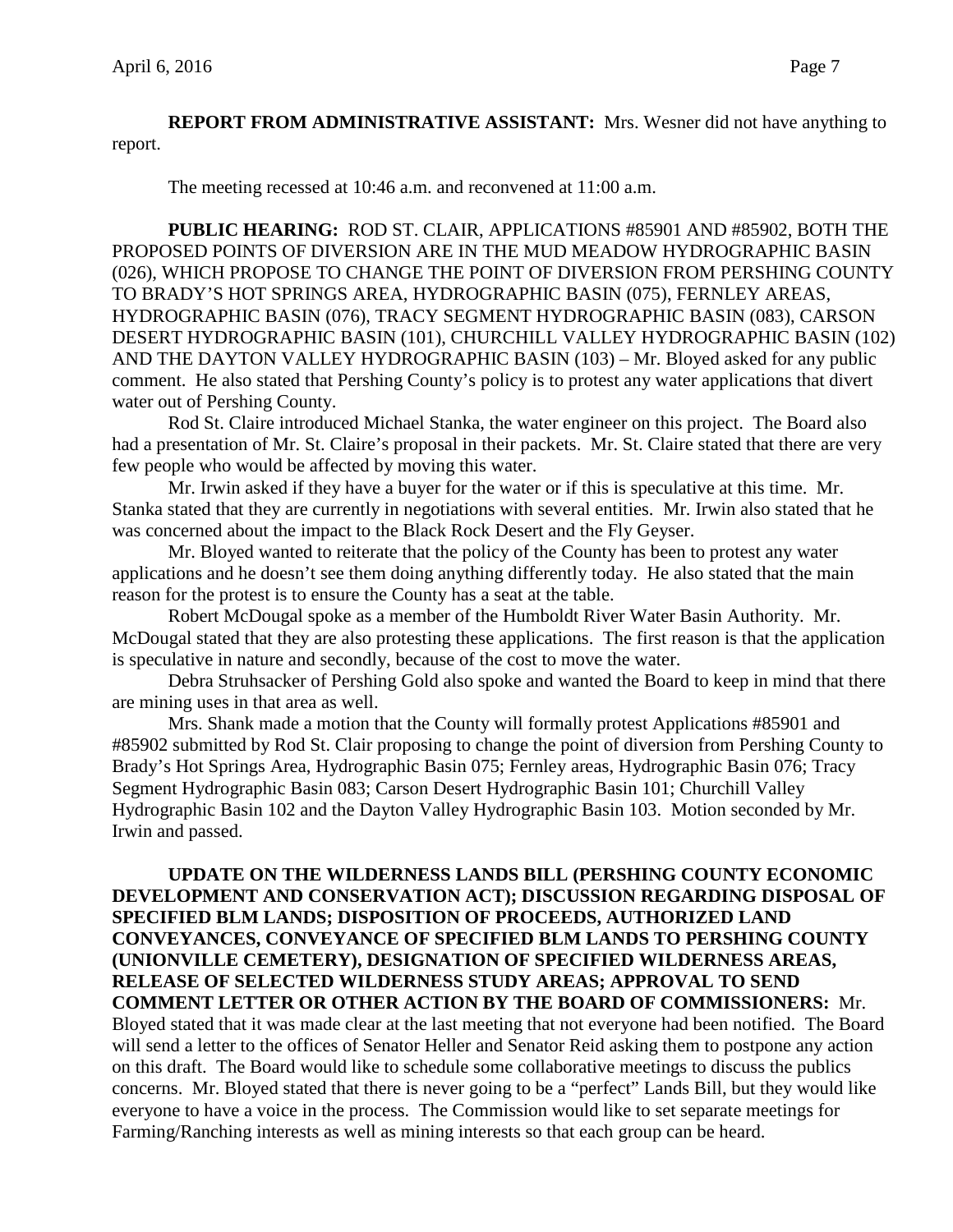Mr. Irwin wanted to reiterate that with this being a three person board, they haven't spoken to each other about this issue since the last meeting. He would like to see the meetings fast-tracked and scheduled within the next two weeks. Mr. Irwin suggested holding the first meeting for those with mining interests the evening of April  $20<sup>th</sup>$  after the regular Commission meeting.

Clifton Abbott stated that he didn't feel two weeks was sufficient notice to the public. He also stated that he felt the Commission was trying to slip this Bill through without any notice to the public.

Mr. Irwin stated that the County has been working on this for a long time and other public meetings have been held. He also stated that the Bill would not move forward without the support of the County, so if they find more time is needed it will be pushed out as long as necessary.

Larry Robbins of the GPAA (Gold Prospectors Association of America) asked if this process can be extended 30 days.

Debra Struhsacker of Pershing Gold had a list of entities that could help distribute the information to those involved in mining. She will give the information to Mrs. Wesner.

The Board decided to schedule the following Town Hall meetings:

April 20, 2016 to hear from and discuss Farming/Ranching concerns.

May 4, 2016 to hear from and discuss Mining concerns

May 17, 2016 to hear from other interested parties

Carl Clinger commented on the concerns that this Bill is being "fast-tracked". He stated that the Checkerboard Lands Committee was started in 2003 to review a lot of these same issues. In 2005, five public meetings were held to discuss the Nevada Wilderness Coalition's proposal. Mr. Clinger suggested that people actually read the Bill as it includes language that offers a lot of protection.

Several other comments from the public were made. Joel Murphy of Florida Canyon asked that a central place be established (online) for all this information so it is readily available. Mr. Murphy also wanted the Commission to clarify the purpose of the Bill.

Ms. Struhsacker stated that her company is in support of the bill and she wanted to clarify some points. She stated that there is a lot of uncertainty in the BLM's (Bureau of Land Management) permitting process and this would help to eliminate some of that uncertainty. She also stated that this would open up redevelopment once a mine's life is over.

Mr. Irwin repeated the fact that this Bill is in draft form and can change.

Matt Marvel stated that he is concerned that this bill creates Wilderness where WSAs (Wilderness Study Areas) have never been conducted.

Mr. Bloyed announced that the Town Halls previously discussed will be held at 6:00 p.m. at the Community Center.

Any correspondence that was presented in regards to this agenda item will be attached to the minutes and made available in the Clerk's office.

# **MATTERS OF THE BOARD FOR DISCUSSION, BOARD MEMBER REPORTS,**

**BOARD LIAISON REPORTS:** Mrs. Shank stated that she attended the PCEDA meeting. There were several individuals representing the Portuguese Festa who were concerned with the timeline of the kitchen construction. Mrs. Lusby-Angvick and Ted Bendure will be meeting with the contractor weekly to make sure things stay on the time-line. Mrs. Shank also attended the Nevada Airport Association Conference in Boulder City and made a lot of good connections and heard several good ideas. She also reported that the Central Nevada Regional Water Authority was given a presentation from the US Geological Survey. Studies have already been done on ground water vs surface water, but another study is still being done.

Mr. Irwin reported that he attended a NACO (Nevada Association of County Officials) meeting on March 25<sup>th</sup>. A presentation was given by Judge Hardesty regarding evidence based pre-trial release. Mr. Shields stated that the DA's Association is watching this closely. NDOT (Nevada Department of Transportation) also spoke about the I-11 project. Mr. Irwin stated that Pershing County needs to stay in